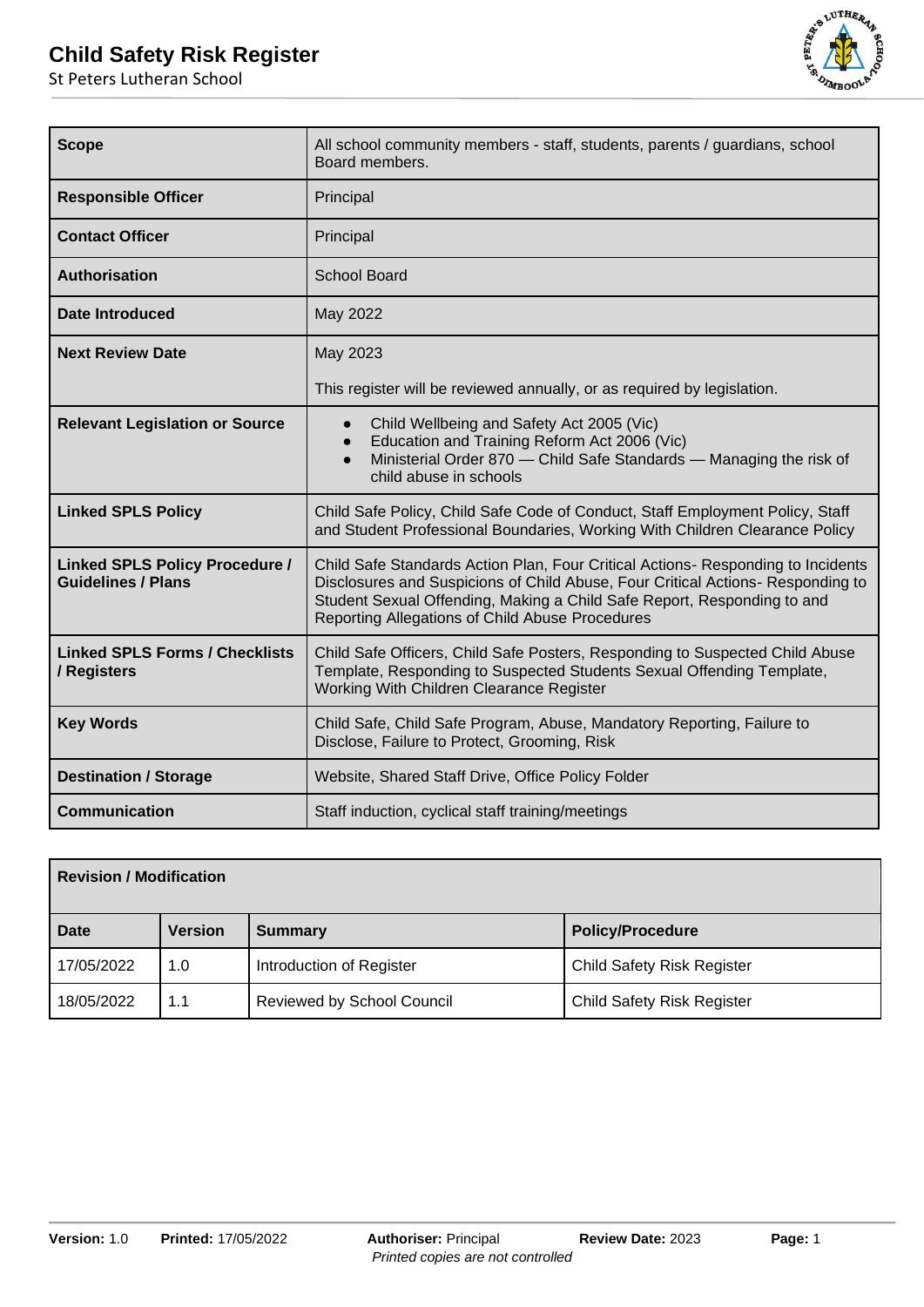

|                    |               | <b>CONSEQUENCES</b> |                 |              |              |  |  |  |  |
|--------------------|---------------|---------------------|-----------------|--------------|--------------|--|--|--|--|
| <b>LIKELIHOOD</b>  | Insignificant | Minor               | <b>Moderate</b> | <b>Major</b> | Catastrophic |  |  |  |  |
| A - almost certain | $Low +$       | Medium +            | High            | Very High    | Extreme      |  |  |  |  |
| $B -$ likely       | Low -         | Medium -            | Medium +        | High         | Very High    |  |  |  |  |
| C - moderate       | Negligible    | $Low -$             | Medium -        | Medium +     | High         |  |  |  |  |
| D - unlikely       | Negligible    | $Low -$             | $Low +$         | Medium -     | Medium +     |  |  |  |  |
| E - rare           | Negligible    | Negligible          | Negligible      | $Low -$      | $Low +$      |  |  |  |  |

|                   | <b>CONSEQUENCE CRITERIA</b>                                                                                             |  |  |  |  |  |
|-------------------|-------------------------------------------------------------------------------------------------------------------------|--|--|--|--|--|
| <b>DESCRIPTOR</b> | <b>DESCRIPTION</b>                                                                                                      |  |  |  |  |  |
| Insignificant     | Minor injury requiring no first aid or peer support for stress/trauma event.                                            |  |  |  |  |  |
| Minor             | Injury/ill health requiring first aid. Peer support for stress/trauma event.                                            |  |  |  |  |  |
| <b>Moderate</b>   | Injury/ill health requiring medical attention. Stress/trauma event requiring professional support.                      |  |  |  |  |  |
| <b>Major</b>      | Injury/ill health requiring hospital admission. Stress/trauma event requiring ongoing clinical support.                 |  |  |  |  |  |
| <b>Severe</b>     | Fatality or permanent disability. Stress/trauma event requiring extensive clinical support for multiple<br>individuals. |  |  |  |  |  |

| <b>LIKELIHOOD SCALE:</b> The likelihood of the risk event occurring |                                    |              |  |  |  |  |
|---------------------------------------------------------------------|------------------------------------|--------------|--|--|--|--|
| <b>DESCRIPTOR</b>                                                   | <b>INDICATIVE %</b>                |              |  |  |  |  |
| <b>Almost certain</b>                                               | Expected to occur                  | $( > 95\%)$  |  |  |  |  |
| Likely                                                              | Probably will occur (no surprise)  | $(66 - 95%)$ |  |  |  |  |
| <b>Possible</b>                                                     | May occur at some stage.           | $(26 - 65%)$ |  |  |  |  |
| <b>Unlikely</b>                                                     | Would be surprising if it occurred | $(5 - 25%)$  |  |  |  |  |
| Rare                                                                | May never occur                    | (<5%)        |  |  |  |  |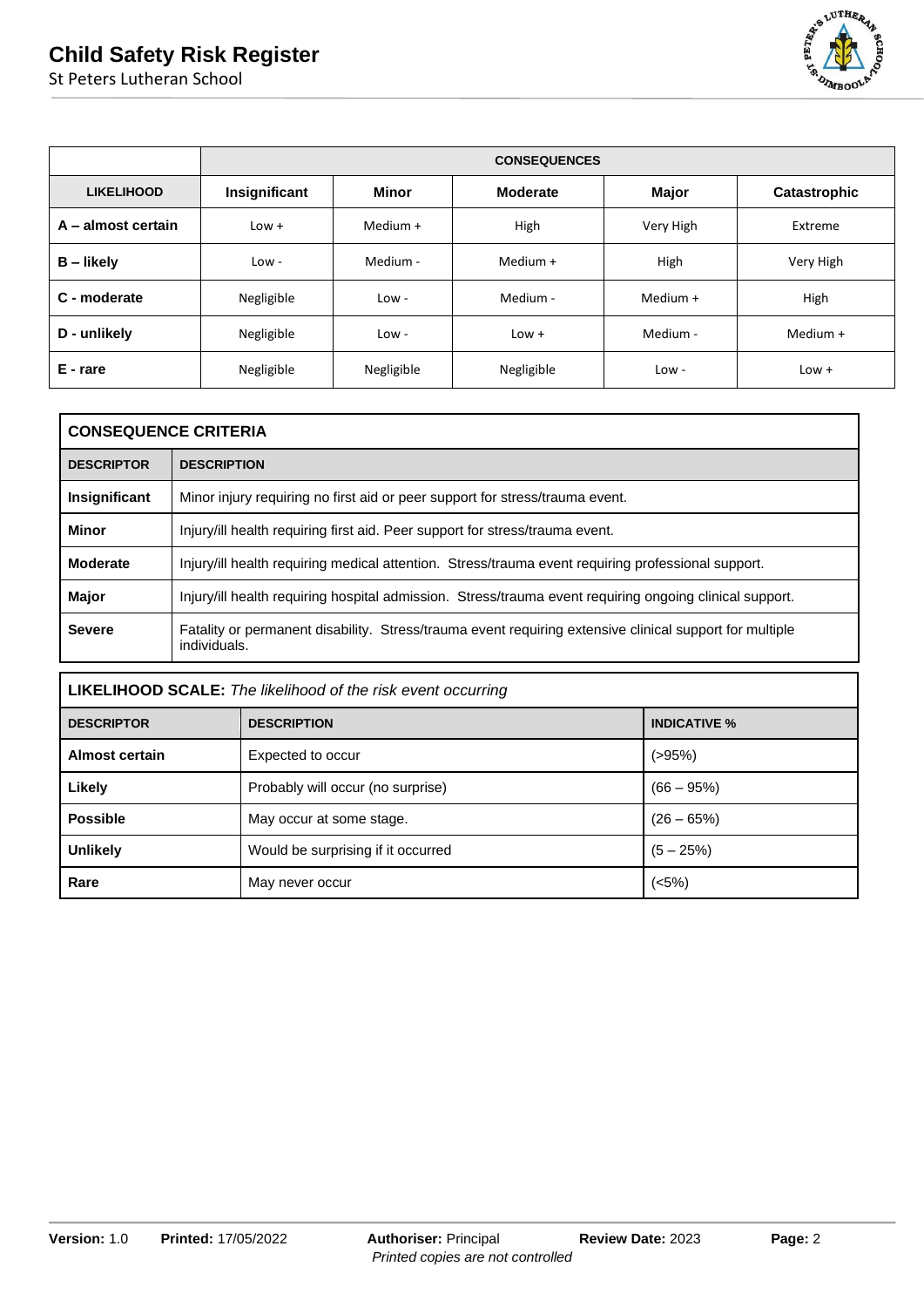

| <b>Title</b>                                                                                                                                                                        | <b>Causes</b>                                                                                                                                                                                                                                                                                                                                                                                                         | <b>Consequences</b>                                                                                                                                                       |            | <b>Risk Assessment</b> | <b>Risk Controls</b>                                                                                                                                                                                                                                                                                                                                                                                                                                                                                                                                                                                                                                                                                                                                                                                                                                                                                                                                                                                                                                                                                                                                                                                                                                                                                                                                                                                                                                                                                                                                                                                                                                                                                                                                                                                                                                                                                                                                                                                        | Level of<br><b>Risk with</b> |
|-------------------------------------------------------------------------------------------------------------------------------------------------------------------------------------|-----------------------------------------------------------------------------------------------------------------------------------------------------------------------------------------------------------------------------------------------------------------------------------------------------------------------------------------------------------------------------------------------------------------------|---------------------------------------------------------------------------------------------------------------------------------------------------------------------------|------------|------------------------|-------------------------------------------------------------------------------------------------------------------------------------------------------------------------------------------------------------------------------------------------------------------------------------------------------------------------------------------------------------------------------------------------------------------------------------------------------------------------------------------------------------------------------------------------------------------------------------------------------------------------------------------------------------------------------------------------------------------------------------------------------------------------------------------------------------------------------------------------------------------------------------------------------------------------------------------------------------------------------------------------------------------------------------------------------------------------------------------------------------------------------------------------------------------------------------------------------------------------------------------------------------------------------------------------------------------------------------------------------------------------------------------------------------------------------------------------------------------------------------------------------------------------------------------------------------------------------------------------------------------------------------------------------------------------------------------------------------------------------------------------------------------------------------------------------------------------------------------------------------------------------------------------------------------------------------------------------------------------------------------------------------|------------------------------|
| (Define Risk)                                                                                                                                                                       | (Recognised Hazard/Peril)                                                                                                                                                                                                                                                                                                                                                                                             | (Potential Accident/Injury)                                                                                                                                               | Likelihood | Consequence            | (Strategies to reduce or eliminate risk)                                                                                                                                                                                                                                                                                                                                                                                                                                                                                                                                                                                                                                                                                                                                                                                                                                                                                                                                                                                                                                                                                                                                                                                                                                                                                                                                                                                                                                                                                                                                                                                                                                                                                                                                                                                                                                                                                                                                                                    | <b>Controls</b>              |
| No child safe<br>school culture.<br>There is a risk<br>the school does<br>not develop a<br>culture of child<br>safety                                                               | • Lack of an effective child safety risk<br>management strategy<br>• Failure to ensure that appropriate<br>guidance and training is provided to the<br>individual members of the school Board<br>and school staff about child safety<br>• School fails to monitor who is on the<br>premises<br>• Lack of reporting procedures<br>• Lack of understanding of roles and<br>responsibilities in relation to child safety | • Child safety incident occurs<br>• Physical or psychological injury<br>• Stress for all personnel involved<br>• Litigation / adverse court ruling<br>• Reputation damage | Unlikely   | Major                  | • Implement child safety risk management strategy (Child Safety Standard<br>6, requirement 1, page2).<br>• Adopt and apply risk management procedures to identify, assess,<br>evaluate, treat, monitor, review and report child safety risks (Child Safety<br>Standard 6, requirements 2, 3 & 4, pages 3, 4 & 5).<br>• Child safety policy and statement of commitment.<br>• Child safety code of conduct.<br>• Adopt practices as outlined in the VRQA Strategies to embed an<br>organisational culture of child safety.<br>• Appointment of a child safety officer/champion for the school.<br>• Child safety - a standard discussion item on school Board meetings and<br>all staff meetings.<br>• Staff, volunteers, visitors and contractors' induction regarding the school's<br>current child safety standards and practices.<br>• Deliver training to School Board and staff about individual and collective<br>obligations and responsibilities for managing the risk of child abuse; child<br>abuse risks in the school environment; and the school's current child<br>safety standards (Child Safety Standard 6, requirement 5, page 5).<br>• The School will develop strategies to deliver appropriate education about:<br>standards of behaviour for students attending the school; healthy and<br>respectful relationships; resilience; and child abuse awareness and<br>prevention (Ministerial Order No. 870- Child Safe Standards, Part 2,<br>section 13 [1] & [2] - see Child Safe Standards resources (VRQA) -<br>Empowerment and participation of children).<br>• Inclusion of child safety obligations in staff position descriptions.<br>• Distribute regular school newsletters containing material related to child<br>safety to inform the college community.<br>• Conduct periodic reviews of the effectiveness of the child safety risk<br>management strategies put into practice and, if considered appropriate,<br>revise those strategies utilising the resources from VRQA. | Negligible                   |
| <b>Unsupervised</b><br>child<br>There is the risk<br>of a child safety<br>incident when a<br>child is<br>unsupervised<br>including during<br>recreational or<br>other<br>activities | • School fails to monitor who is on the<br>premises<br>• Lack of student supervision<br>• Lack of appropriate risk management<br>practices in place for recreational or<br>other activities<br>• Inappropriate building design<br>• Inappropriate sexual contact                                                                                                                                                      | • Child safety incident occurs<br>• Physical or psychological injury<br>• Stress for all personnel involved<br>• Litigation / adverse court ruling<br>• Reputation damage | Moderate   | Major                  | $\bullet$ Implement human resources practices for child safe organisations (p.3)<br>supervision)<br>• Organised 'Yard duty' for teachers before, during and after school<br>• Staff : student ratios are observed.<br>• Visitor and contractor sign-in process, perimeter control.<br>• Child safety standard agenda item on all staff meetings.<br>• Adopt child safety risk management strategies as appropriate.<br>• Regular reminders to staff on this risk during staff meetings.<br>• Develop and implement policy and procedures to eliminate any situation<br>where a child may be unsupervised including during recreational or other<br>activities.<br>• Clear windows in walls to enable visibility of occupants.<br>• Non-lockable doors in hot spots.                                                                                                                                                                                                                                                                                                                                                                                                                                                                                                                                                                                                                                                                                                                                                                                                                                                                                                                                                                                                                                                                                                                                                                                                                                         | Negligible                   |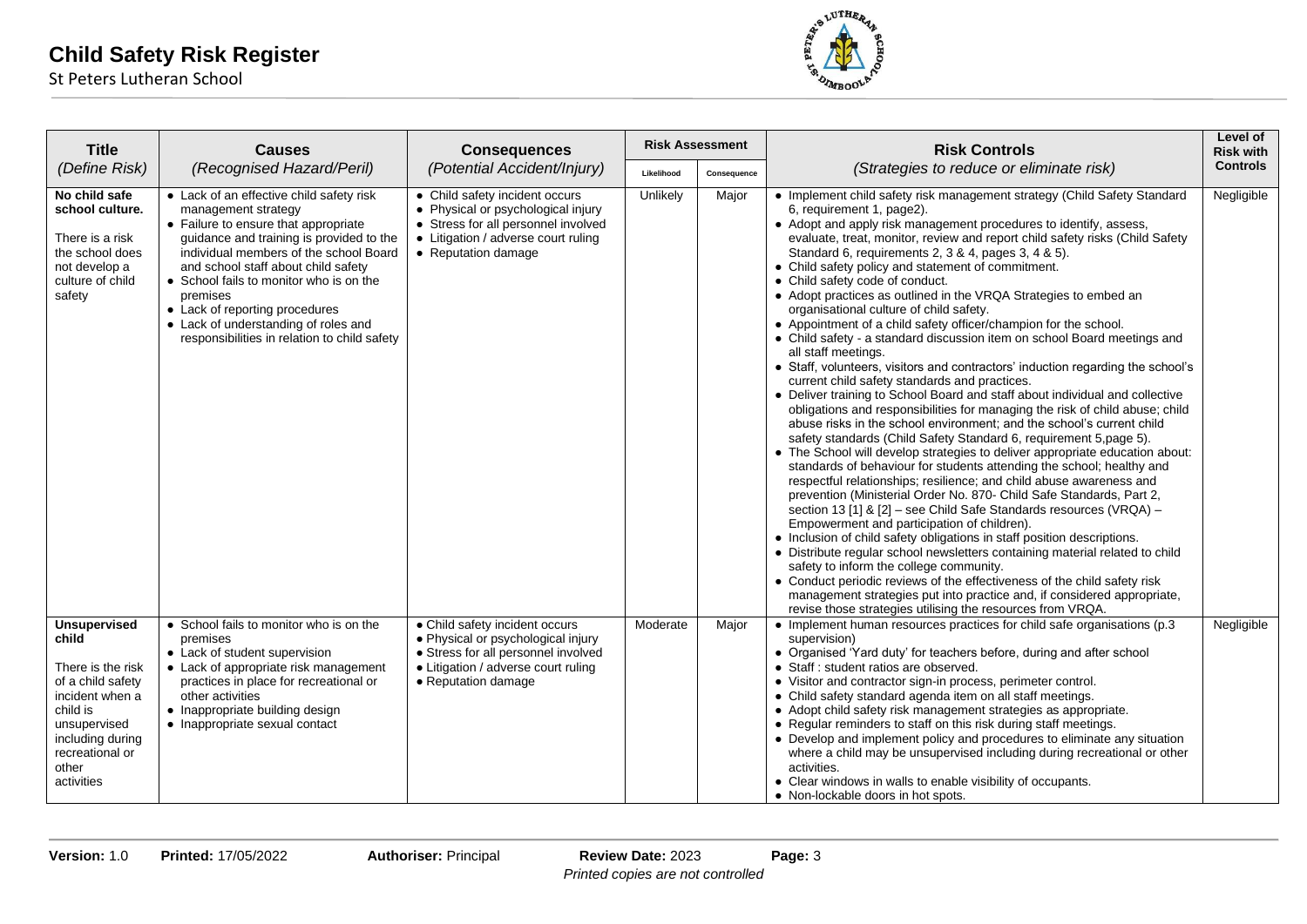

| <b>Title</b>                                                                                                                                                                            | <b>Causes</b>                                                                                                                                                                                                                                                                                                                                                                                                     | <b>Consequences</b>                                                                                                                                                                                                     | <b>Risk Assessment</b> |             | <b>Risk Controls</b>                                                                                                                                                                                                                                                                                                                                                                                                                                                                                                                                                                                                                                                                                                                                                                           | Level of<br><b>Risk with</b> |
|-----------------------------------------------------------------------------------------------------------------------------------------------------------------------------------------|-------------------------------------------------------------------------------------------------------------------------------------------------------------------------------------------------------------------------------------------------------------------------------------------------------------------------------------------------------------------------------------------------------------------|-------------------------------------------------------------------------------------------------------------------------------------------------------------------------------------------------------------------------|------------------------|-------------|------------------------------------------------------------------------------------------------------------------------------------------------------------------------------------------------------------------------------------------------------------------------------------------------------------------------------------------------------------------------------------------------------------------------------------------------------------------------------------------------------------------------------------------------------------------------------------------------------------------------------------------------------------------------------------------------------------------------------------------------------------------------------------------------|------------------------------|
| (Define Risk)                                                                                                                                                                           | (Recognised Hazard/Peril)                                                                                                                                                                                                                                                                                                                                                                                         | (Potential Accident/Injury)                                                                                                                                                                                             | Likelihood             | Consequence | (Strategies to reduce or eliminate risk)                                                                                                                                                                                                                                                                                                                                                                                                                                                                                                                                                                                                                                                                                                                                                       | <b>Controls</b>              |
|                                                                                                                                                                                         |                                                                                                                                                                                                                                                                                                                                                                                                                   |                                                                                                                                                                                                                         |                        |             | • Assessment of new or changed physical environments for child safety<br>risks.                                                                                                                                                                                                                                                                                                                                                                                                                                                                                                                                                                                                                                                                                                                |                              |
| <b>Personal issues</b><br>There is the risk<br>of a child safety<br>incident<br>occurring due to<br>unknown<br>personal issues<br>of staff or<br>students                               | • Natural trust of long term employees<br>(who may have developed issues over<br>time)<br>• Stress e.g. gambling, addiction, self<br>esteem<br>• Mental health issues<br>• Domestic issues e.g. relationship break<br>ups, domestic violence                                                                                                                                                                      | • Child safety incident occurs<br>• Physical or psychological injury<br>• Stress for all personnel involved<br>• Litigation / adverse court ruling<br>• Reputation damage for St. Peter's<br>Lutheran School            | Unlikely               | Maior       | • Implement human resources practices for child safe organisations.<br>• Employ staff management practices.<br>. Regular staff meetings and Principal 1:1 meetings with staff<br>• Employee Assistance Program.<br>• Complaints, unsatisfactory performance and misconduct.<br>• Student and young people health, wellbeing and safety<br>• Teacher ongoing monitoring and review of student behaviour.<br>• School duty of care.<br>• Adopt child safety risk management strategies as appropriate.<br>• Child safety standard discussion agenda item for all staff meetings.<br>• Ongoing monitoring and review of staff and student work practices and<br>behaviours for 'warning signals' during staff meetings<br>• Inclusion of child safety obligations in staff position descriptions. | Negligible                   |
| Online<br>environment<br>There is the risk<br>of a child safety<br>incident in an<br>online<br>environment                                                                              | Online child safety issues via media<br>services:<br>• email<br>• Facebook, Instagram, Twitter and<br>other social media<br>• YouTube<br>• Google Hangouts, Meet, Zoom<br>and other video messaging media<br>• mobile phone SMS messages<br>and other mobile messaging<br>media<br>• telephone, Skype and other<br>media for making voice calls<br>• photography and videography<br>• any other electronic media. | • Psychological injury (stress /<br>bullying)<br>• Stress for staff dealing with<br>incident<br>• Litigation / adverse court ruling<br>• Reputation damage for St.<br>Peter's Lutheran School                           | Moderate               | Major       | • School online policy and procedures.<br>• Use of college 'Acceptable Use Agreement'.<br>• Use of an internet filter.<br>• Appropriate supervision for all online activities.<br>• Response protocols implemented<br>• Ongoing awareness of the school's online policies and procedures.<br>• Ongoing review of control effectiveness and improvements instigated as<br>required.<br>• Continue to train students and staff to detect inappropriate behaviour.<br>• Continue to prepare curriculum plans that explicitly teach safe,<br>responsible and ethical online behaviours. Continue to share newsletters<br>for parents with information and links to protect their children in the online<br>environment e.g. Cybersmart for Parents.                                                | Negligible                   |
| Contractor(s)<br>on the<br>premises<br>There is the risk<br>that contractors<br>do not report to<br>reception before<br>commencing<br>work on school<br>grounds<br>e.g.<br>maintenance. | • School fails to monitor who is on the<br>premises.<br>• Lack of supervision.<br>• Contractors not aware of school<br>arrangements.<br>• Lack of background checks on<br>contractors.                                                                                                                                                                                                                            | • Child safety incident occurs<br>• Physical or psychological injury<br>Stress for all personnel involved<br>$\bullet$<br>• Litigation / adverse court ruling<br>• Reputation damage for St.<br>Peter's Lutheran School | Unlikely               | Major       | • Follow Recruitment practices for child safe organisations.<br>• Visitor and contractor sign-in process, perimeter control<br>• All contractors supervised whilst on school grounds.<br>• Signage at school office clearly directing visitors to reception.<br>• Adopt child safety risk management strategies as appropriate.<br>• Continue to raise topics in staff meetings.<br>• Awareness sessions for students.                                                                                                                                                                                                                                                                                                                                                                         | Negligible                   |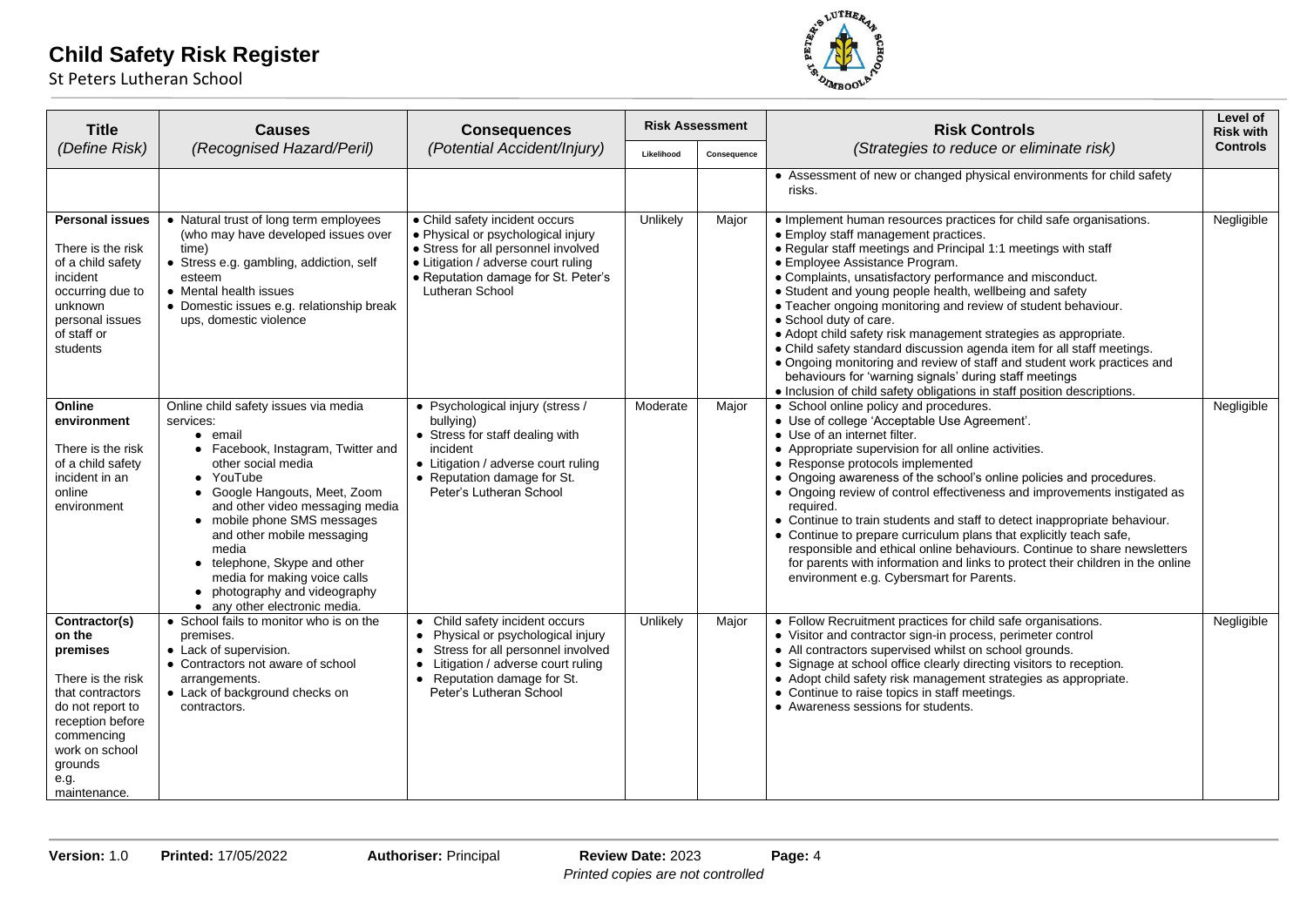

| <b>Title</b>                                                                                                                                                                          | <b>Causes</b>                                                                                                                                                                                                                                                                                                                                  | <b>Consequences</b>                                                                                                                                                                                                                                                                                                                                                                                                                                                                                                                                                                                                                                   | <b>Risk Assessment</b> |             |                                                                                                                                                                                                                                                                                                                                                                                                                                                                                                                                                                                                                                                                                                                                                                                                                                                                                                                                                                                                                                                                                                                                                          |                 | <b>Risk Controls</b> | Level of<br><b>Risk with</b> |
|---------------------------------------------------------------------------------------------------------------------------------------------------------------------------------------|------------------------------------------------------------------------------------------------------------------------------------------------------------------------------------------------------------------------------------------------------------------------------------------------------------------------------------------------|-------------------------------------------------------------------------------------------------------------------------------------------------------------------------------------------------------------------------------------------------------------------------------------------------------------------------------------------------------------------------------------------------------------------------------------------------------------------------------------------------------------------------------------------------------------------------------------------------------------------------------------------------------|------------------------|-------------|----------------------------------------------------------------------------------------------------------------------------------------------------------------------------------------------------------------------------------------------------------------------------------------------------------------------------------------------------------------------------------------------------------------------------------------------------------------------------------------------------------------------------------------------------------------------------------------------------------------------------------------------------------------------------------------------------------------------------------------------------------------------------------------------------------------------------------------------------------------------------------------------------------------------------------------------------------------------------------------------------------------------------------------------------------------------------------------------------------------------------------------------------------|-----------------|----------------------|------------------------------|
| (Define Risk)                                                                                                                                                                         | (Recognised Hazard/Peril)                                                                                                                                                                                                                                                                                                                      | (Potential Accident/Injury)                                                                                                                                                                                                                                                                                                                                                                                                                                                                                                                                                                                                                           | Likelihood             | Consequence | (Strategies to reduce or eliminate risk)                                                                                                                                                                                                                                                                                                                                                                                                                                                                                                                                                                                                                                                                                                                                                                                                                                                                                                                                                                                                                                                                                                                 | <b>Controls</b> |                      |                              |
| Recruitment<br>There is a risk of<br>recruiting an<br>inappropriate<br>person                                                                                                         | • Circumvent normal employment<br>procedures, including no background<br>checks.<br>• A rushed recruitment process.<br>• Non-compliance with relevant policies<br>and procedures including conflict of<br>issues policy.<br>• Unethical behaviour.                                                                                             | • Child safety incident occurs<br>• Physical or psychological injury<br>• Stress for all personnel involved<br>• Litigation / adverse court ruling<br>• Reputation damage for St. Peter's<br>Lutheran School                                                                                                                                                                                                                                                                                                                                                                                                                                          | Unlikely               | Major       | • Follow Recruitment practices for child safe organisations.<br>• Adopt practices as outlined in the VRQA child safety standard 4 staff<br>selection checklist<br>• Victorian Institute of Teaching registration                                                                                                                                                                                                                                                                                                                                                                                                                                                                                                                                                                                                                                                                                                                                                                                                                                                                                                                                         | Negligible      |                      |                              |
| <b>Excursions and</b><br>camps<br>There is a risk<br>that staff do not<br>consider child<br>safety matters<br>whilst<br>preparing for<br>and/or whilst on<br>excursions and<br>camps. | • Lack of awareness of local conditions<br>(unknown people and environments).<br>• School fails to monitor who is in the<br>vicinity of school camps / excursions.<br>• Lack of supervision.<br>• Fail to consider child safety risks.<br>• Lack of appropriate risk management<br>practices in place for recreational or<br>other activities. | • Child safety incident occurs<br>• Physical or psychological injury<br>• Disruption to excursion / camp<br>• Stress for all personnel involved<br>• Litigation / adverse court ruling<br>• Reputation damage for St. Peter's<br>Lutheran School                                                                                                                                                                                                                                                                                                                                                                                                      | Moderate               | Major       | • Team Leader(s) upon arrival at commercial campsites to conduct briefing<br>with authorities to confirm site arrangements or any updates regarding<br>local conditions.<br>• Team Leader(s) following briefing with authorities brief teaching / support<br>staff of any updates.<br>• Staff and volunteers conduct area familiarity upon arrival at the venue.<br>• Staff: student ratios are observed.<br>• Regular student headcounts.<br>• Ensure at least one staff member at the camp or excursion has been<br>trained in what to do when an allegation of child abuse is made.<br>• Ensure access to an incident report form is readily available.<br>• Adopt child safety risk management strategies as appropriate.<br>• Appropriate school approvals for excursions/camps including risk<br>assessment<br>• Team Leader(s) to conduct an end day (each day) debrief to identify any<br>issues arising and to lead the development of treatment solutions.                                                                                                                                                                                     | Negligible      |                      |                              |
| Child safety<br>incident at work<br>experience<br>There is a risk<br>that a child<br>safety incident<br>occurs while a<br>student is at<br>work experience                            | • Lack of awareness of local conditions<br>(unknown people and environments)<br>• Lack of supervision<br>• Lack of awareness of child safety risks<br>by the employer<br>• Failure to consider child safety risks<br>• Lack of appropriate risk management<br>practices in place for the workplace                                             | • Child safety incident occurs<br>• Underreporting of child safety<br>incidents to relevant authorities<br>• Inappropriate behaviour not<br>reported within the school<br>• Physical or psychological injury<br>• Stress for all personnel involved,<br>which could lead to occupational<br>health and safety issues<br>• Criminal penalties:<br>- Failure to Report and/or<br>Failure to Protect offence,<br>- Penalties under the<br>Reportable Conduct Scheme<br>• Non-compliance with minimum<br>standards/Min Order 870<br>• Breach of duty of<br>care/organisational duty of care<br>• Litigation / adverse court ruling<br>• Reputation damage | Moderate               | Major       | • Appropriate school approvals for work experience.<br>• Students are under the direct supervision of a supervisor who is<br>responsible for ensuring the employer's obligations are carried out.<br>. Work Experience Coordinator or nominated staff contact the student at<br>least once during the placement.<br>• Students have the Work Experience Coordinator's contact details to report<br>any incidents.<br>. Work experience supervisor holds a Working with Children Clearance if<br>student is 14 years of age.<br>• Deliver appropriate education to students (see A Guide to Support<br>Victorian Schools to Meet Child Safe Standard 7 and Empowerment and<br>participation of children) about:<br>standards of behaviour for students attending the school and<br>while on work experience;<br>healthy and respectful relationships;<br>resilience; and<br>child abuse awareness and prevention<br>• Information provided to employers about the Child Safe Standards and<br>acceptable and unacceptable behaviours in dealing with students,<br>including the Fact Sheet for Employers: Child Safe Standards and<br>Workplace Learning. | Negligible      |                      |                              |